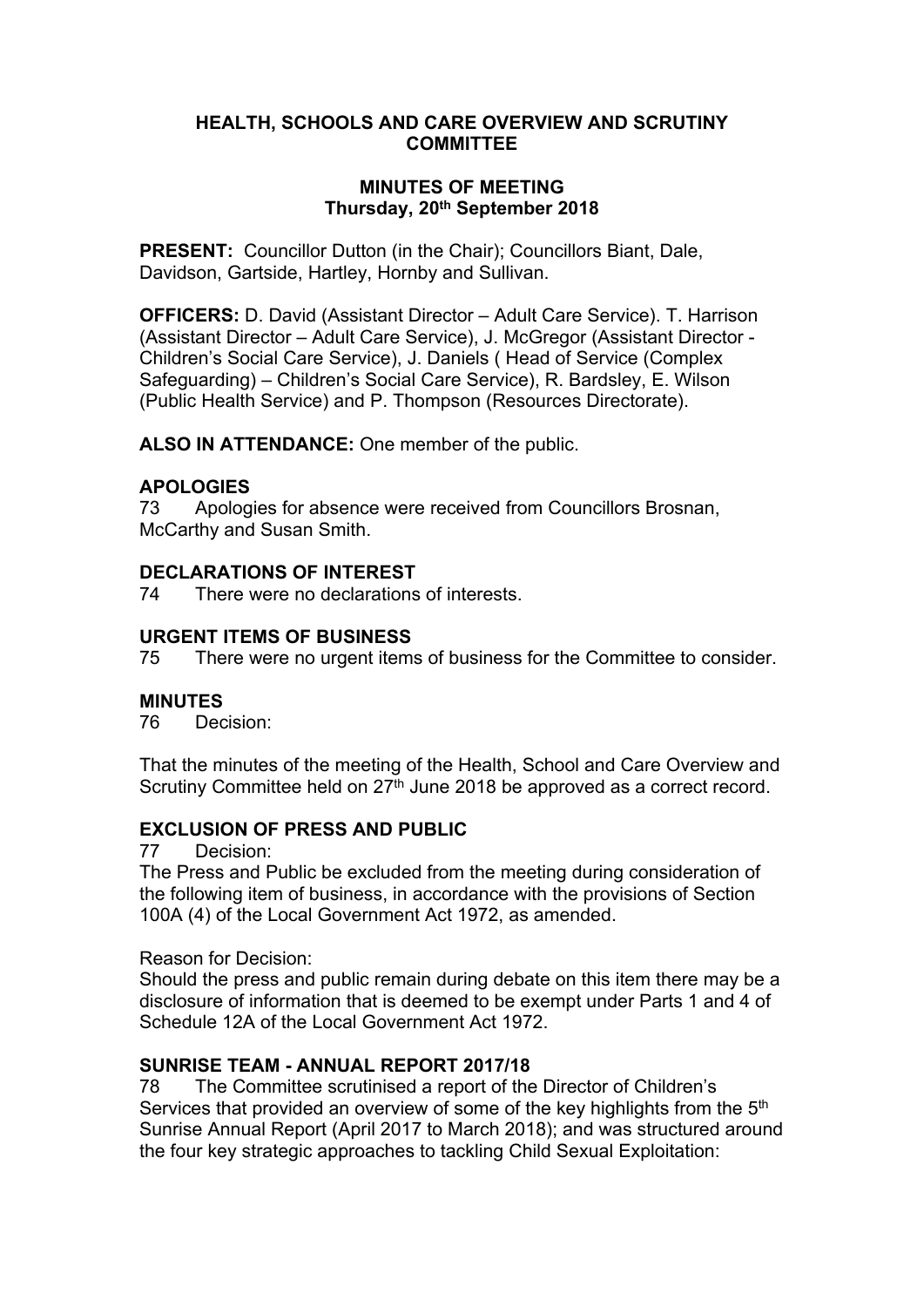prevention, protection, prosecution and ensuring professional and public confidence.

The report highlighted the continued drive to raise confidence, whilst managing new challenges from what are often described as vigilante groups. The success of the team has continued to be highlighted by external bodies – examples provided in the report include positive responses/findings from the media, annual peer review and Ofsted inspection.

The report also highlighted some of the key data including demographics, gender and ethnicity. The team's operational performance was detailed throughout the report and was reflected in the performance data. 100% young people referred to the Sunrise Team have been allocated a Sunrise Social Worker and assessed against the Child Sexual Exploitation index of vulnerabilities tool.

The Child Sexual Exploitation dataset was been reviewed and had been agreed by the Complex Safeguarding subgroup focusing on the performance of all agencies within the Sunrise Team. The overall feedback from young people who have been open to the team continued to be highly positive

The report sets out how the Sunrise Team plans to move forward, with a key focus being on the development of the team into a Complex Safeguarding Team, reflecting the approach being implemented across Greater Manchester. The strategy embedded for the Sunrise Team will continue to provide a firm basis for the team's work but the scope will need to broaden and evolve in order to address emerging complex safeguarding issues specifically in relation to the exploitation of children.

Decision: The report be noted and welcomed.

*The press and public were readmitted to the meeting.*

#### **MARKET OVERSIGHT REPORT - 1ST QUARTER 2018/19**

79 The Committee considered a report of the Assistant Director - Adult Care (Commissioning) regarding the Market Oversight Plan which provided quality assurance information for services commissioned by the Adult Care service for quarter one in 2018/19 (April – June).

The Adult Care Service commissioned external provider services to deliver a range of care services to adults with eligible social care needs. The Adult Care commissioning team assured the quality of the services. The market oversight report presented quality assurance information for quarter one of 2018/19 for the committee to scrutinise.

Members noted that this was the last occasion at which Dianne David, Assistant Director – Adult Care (Commissioning) would be attending a meeting of this Committee prior to his retirement in October 2018.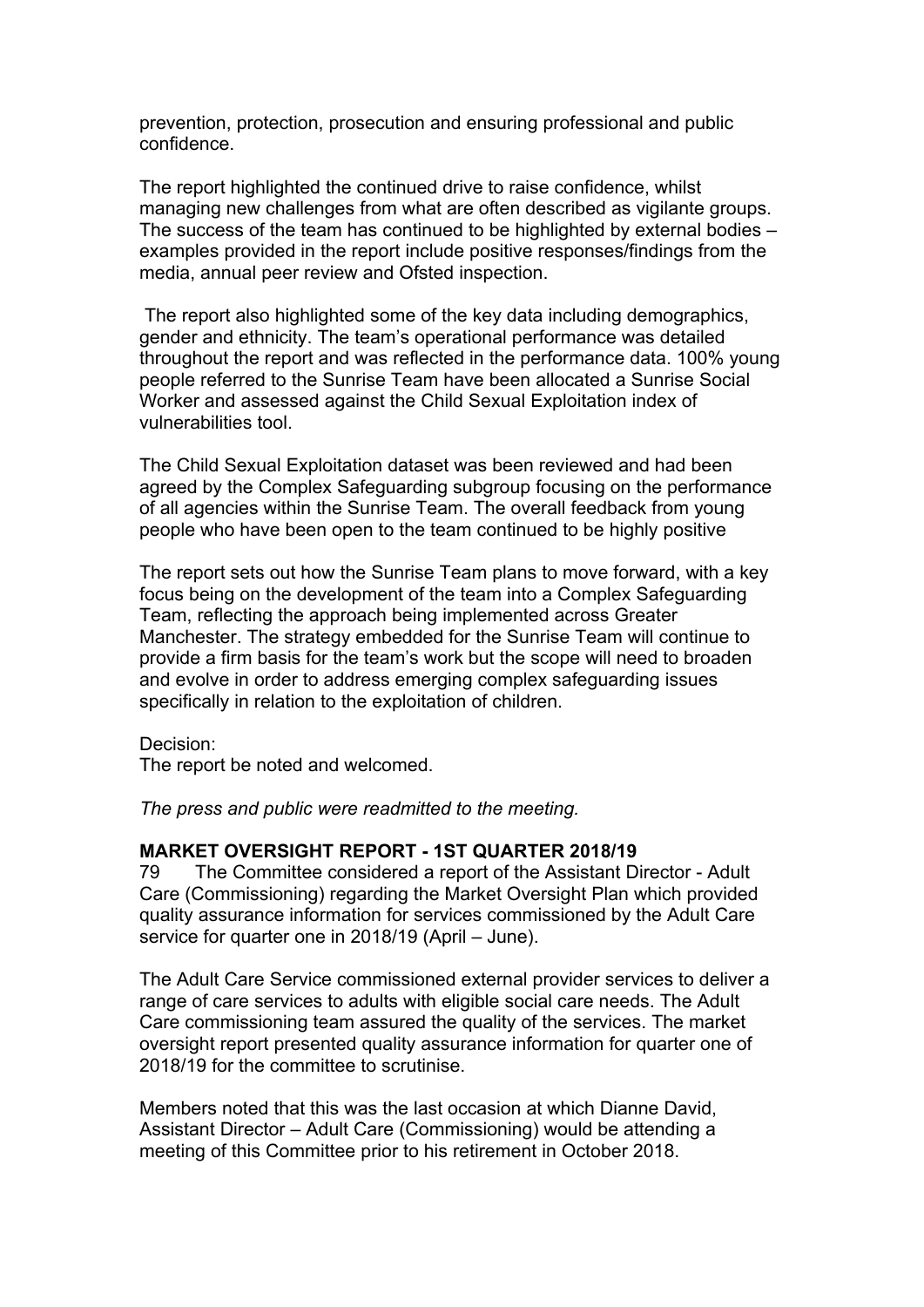Decision:

- 1. The report be noted.
- 2. The Committee expresses its appreciation of the work carried out by Dianne David during her time as an employee of Rochdale Borough Council.

# **ORAL HEALTH UPDATE**

80 The Committee scrutinised a report of the Director of Public Health, which highlighted the issues relating to the oral health of five year old children in the Borough. The Committee was advised that local authorities have a statutory role to provide or commission oral health promotion programmes to improve the health of the local population, to the extent that they consider appropriate in their areas. Whilst local authorities have a statutory lead role it is recognised that there are roles for oral health improvement across the health, education and voluntary sectors.

'Health Matters' had recently focused on child dental health and highlighted that improving this requires a whole-systems approach. Action was therefore required across the sector, from national and local health policy, to healthcare, families and the food and drink industry.

In a recent survey of five-year-olds, 47.1% of five-year-old children in the Borough of Rochdale had experience of obvious dental decay. This was worse than the 2015 survey results which found that 43.5% of five year-old children had experienced dental decay.

The Borough's children have on average 1.9 teeth affected (at age five, children normally have 20 primary teeth) this represents an improvement from 2.1 in 2015. The percentage of children with incisor caries (bottle decay) currently stood at 13.2% which was an improvement from the 2015 figure of 16.6%.

The regions of England which had the worst oral health tended to be located in the north (34% with tooth decay in the North West compared to 16% in the South East) and these differences were even greater at a local authority level with 47% of five-year-olds having tooth decay in Rochdale compared to 13% in Cambridgeshire. Therefore stark inequalities existed with some of the most vulnerable, disadvantaged and socially excluded children facing significant oral health problems.

In terms of addressing the problem tackling poor Oral Health in Rochdale the following Commissioned services were in operation: Locality and transformation fund programmes:-

a. Borough wide fluoride varnish programme for children aged 3 - 5 years in both private and LEA nurseries and reception classes - fluoride varnish is applied twice a year to the children's teeth. This programme is funded as part of the Rochdale Transformation Plan.

b. Greater Manchester (Public Health England) transformation fund programme for tooth-brushing in Schools, taking place in LEA and private day nurseries for children aged 2 - 5 years.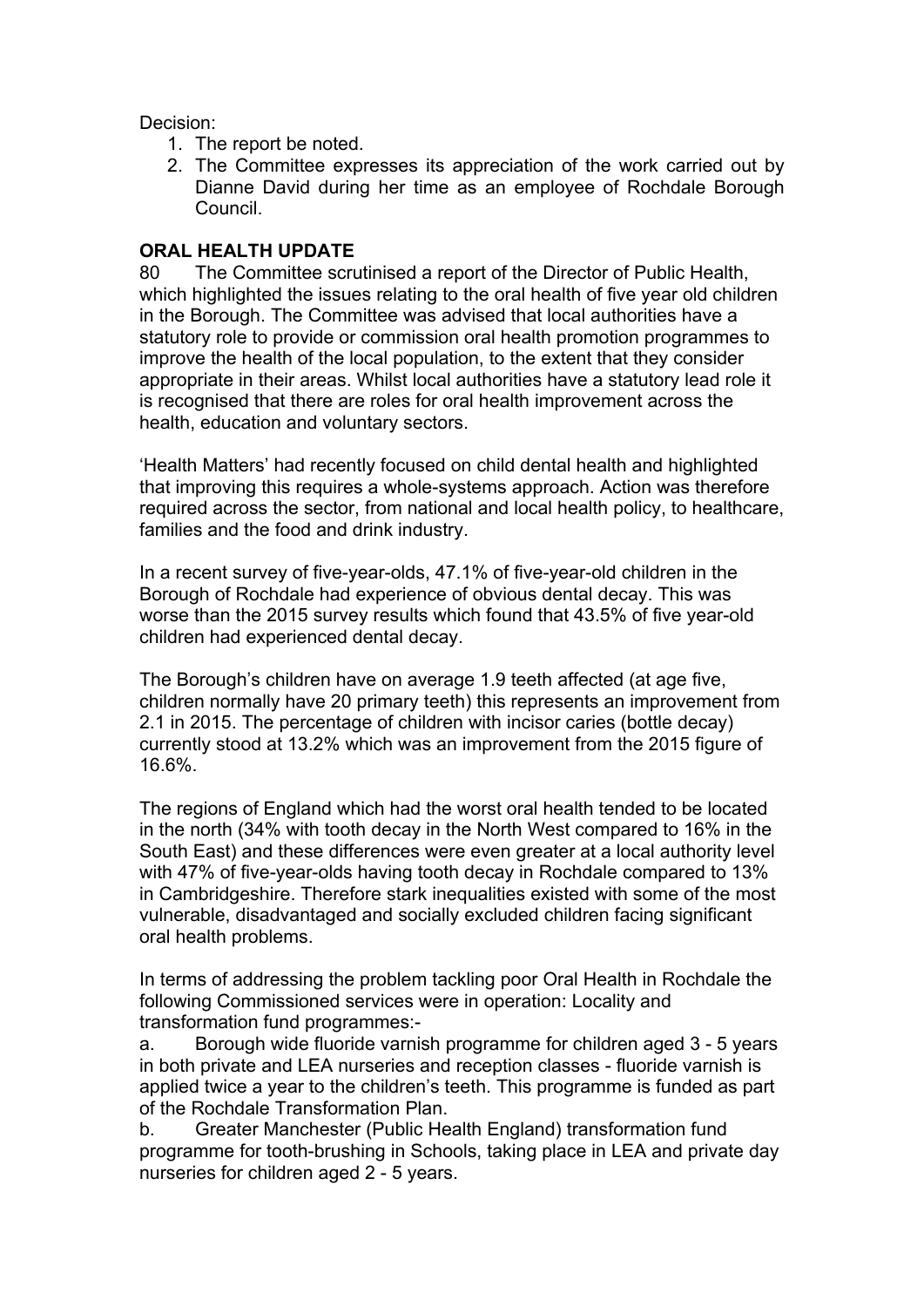c. "Brushing for Life", a Health Visitor led family fluoride tooth-brushing scheme for children aged 9 month and 2 yrs. This programme is delivered during child assessment visits.

The organisation Living Well Service, delivered a range of preventive programmes: - "Bump to Baby" - a maternity family fluoride toothpaste scheme; 'Tooth Time', within both LEA and Private Nurseries; the 'Golden Grin' award scheme – that was designed for all early years settings, based on healthy snacking; referral programmes to the Living Well Oral Health specialist, for children and families with additional needs; the design and delivery of oral health learning packages for schools staff and private day nurseries to roll out in class; and learning packages in oral health for child minders.

The Borough's Oral Health Improvement Strategy was currently being updated and the Council was working with the Public Health Team at Oldham Council. In this regard a number of actions had been identified and progressed including an Oral Health Steering Group has been developed to ensure actions were taken forward from the peer review and to further develop partnership working and support the Oral Health programmes.

Other initiatives included the Sugar Smart Borough –SUGAR SMART was a campaign run by Jamie Oliver and Sustain. GULP – (Give Up Loving Pop) was a campaign led by Food [Active.](http://www.foodactive.org.uk/) It aimed to raise awareness of the health harms associated with the over-consumption of sugary drinks. It involves participants completing a 30 day challenge to give up fizzy drinks and drink water.

Also the 'breast feeding welcome' initiative was being progressed - Rochdale had over 90 Breast Feeding Welcome venues. It was important to encourage and support breast feeding as evidence suggested that breast fed babies were less likely to suffer tooth decay and become obese in later life. This campaign supported the work of our childhood obesity strategy and also the oral health action plan and strategy.

- Tooth decay is largely preventable yet it remains a serious problem
- Daily application of fluoride toothpaste reduces the incidence and severity of tooth decay in children.
- Bi Annual application of Duraphate fluoride varnish reduces the incidence and severity of tooth decay by 25%
- Children in more deprived areas are less likely to brush their teeth at least twice a day
- Nice guidance recommends that targeted early years settings can provide a suitable supportive environment for children taking part in a supervised tooth-brushing programme.
- Dental surveys for 5 year olds are delivered every 2 years the data is then available approx. 10 months later.
- The 2018 19 survey will start to take place later in this school year the results will not be available until 2021.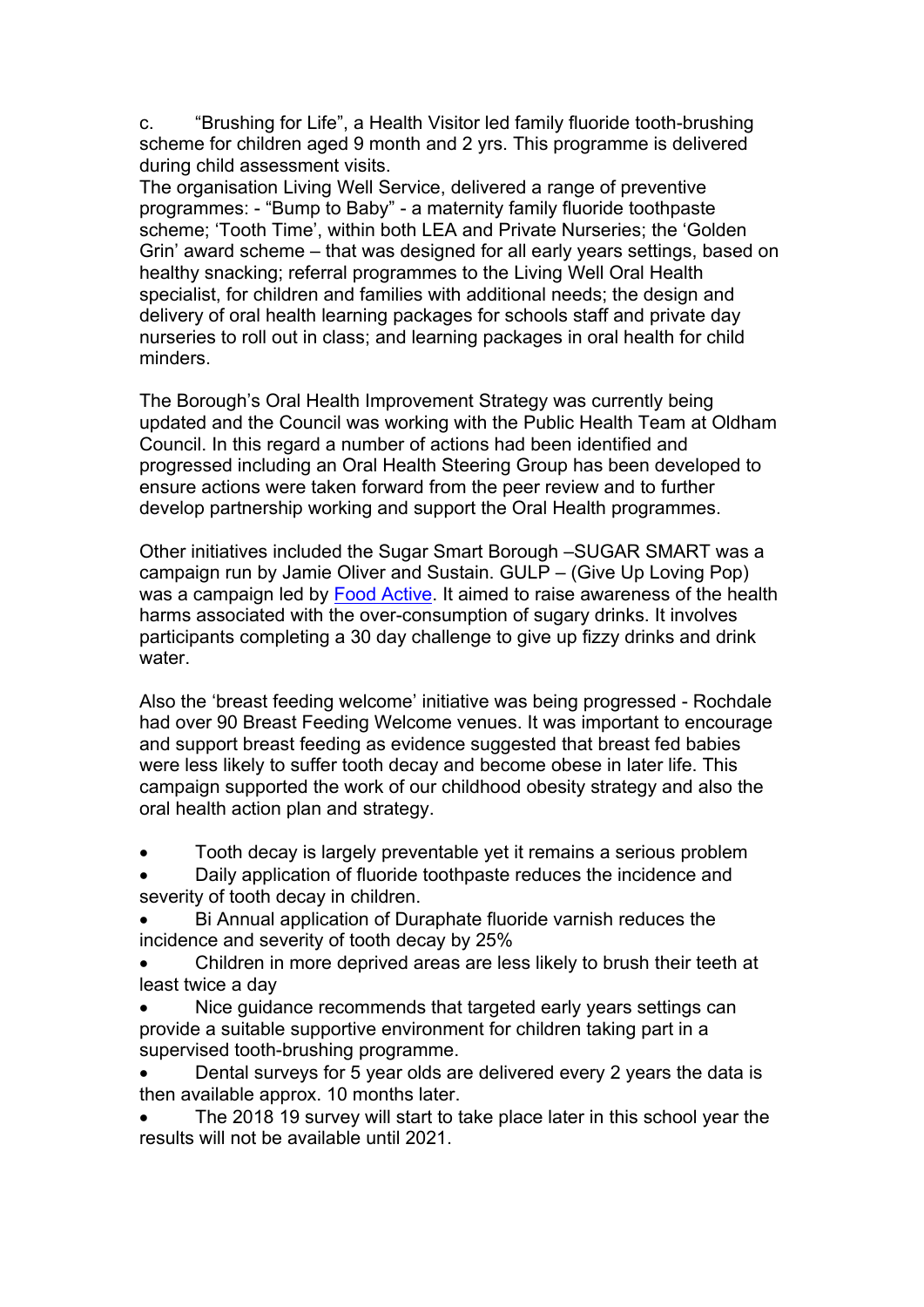The 3 year old children who are engaged in the start of the locality plan and GM transformation fund programme will be surveyed in 2020 21 the results will be available in 2022.

Members of the Committee considered the report in detail and referred to the positive benefits that fluoridation of the domestic water supply can bring. In this regard the quality of teeth for people of all ages, who live in Birmingham and the wider West Midlands region, for instance, is far higher than for those parts of the country where the domestic water supply is not fluoridated. It was suggested that a report on this matter be brought back to a future meeting of the Committee.

Decision:

- 1. The report be noted and welcomed.
- 2. A report on the positive benefits that arise from a fluoridated domestic water supply be presented by appropriate staff from the Council's Public Health Service to a future meeting of the Committee.

# **SUGAR SMART BOROUGH**

81 The Committee received the notes and supporting information of a meeting of the 'Sugar Smart Borough' group that was held 2<sup>nd</sup> August 2018.

Sugar Smart Borough – SUGAR SMART is a campaign that is run by the 'celebrity chef' Jamie Oliver and Sustain. It supports local authorities, organisations, workplaces and individuals in their efforts to reduce the amount of sugar consumed. All organisations, partners, Directorates and teams are able to sign up to the campaign and pledge to become sugar smart – from councils and schools to restaurants, hospitals and work places. Rochdale has 26 participants signed up to the campaign with 23 pledges to reduce sugar. This is being done in a variety of ways through promoting messages, designing sugar quizzes, encouraging free drinking water rather than fizzy drinks, revising food menus and the content of vending machines. In addition the GULP initiative (Give Up Loving Pop) is a campaign led by Food [Active](http://www.foodactive.org.uk/). It aimed to raise awareness of the health harms associated with the over-consumption of sugary drinks. It involves participants completing a 30 day challenge to give up fizzy drinks and drink water. Working closely with teachers, young people and health sector colleagues, Food Active has developed a series of resources designed specifically for children and young people to think about sugary drinks, their effect on health, to learn how to identify sugary drinks and to understand the benefits of drinking water. We have delivered GULP in 2 schools in the Rochdale and have identified a further 6 schools to work with during this school year.

Decision:

That the report be noted.

## **GREATER MANCHESTER HEALTH AND CARE BOARD**

#### 82 Decision:

That the minutes of the meeting of the Greater Manchester Health and Care Board, held 11<sup>th</sup> May 2018, be noted.